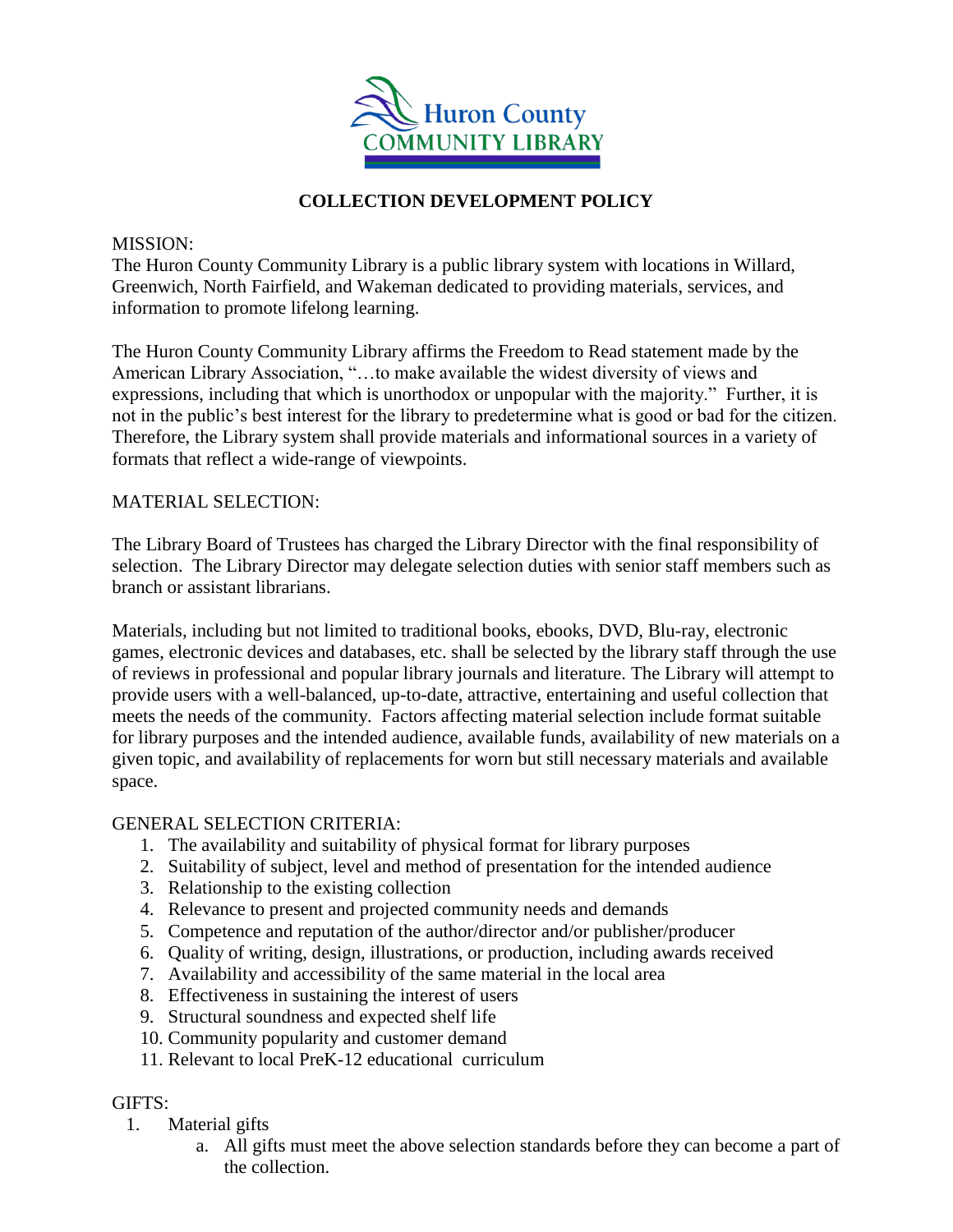- b. The library reserves the right to dispense with gifts in any manner that it deems appropriate. Gift materials may be re-directed to another branch within the system or placed in a book sale.
- c. Gifts, once accepted, become library property and will not be returned.
- d. The library reserves the right to withdraw gift materials from the collection under the collection maintenance section below.
- 2. Memorial gifts
	- a. Books requested by donor, specific titles or subjects only accepted if appropriate for the collection

## COLLECTION MAINTENANCE:

- 1. Maintenance of the collection is an on-going process in order to keep it attractive, current, and of interest to users.
- 2. Materials which are no longer deemed necessary or appropriated for the collection shall be discarded in accordance with professional library best practices.
- 3. Materials discarded because of loss or poor condition will be considered for replacement if they still meet selection criteria.
- 4. Discarded materials become surplus property and may be sold. Items in very poor condition, or if it contains out-of-date information that could be considered detrimental to users, may be discarded by other means.

## CHALLENGED MATERIALS:

- 1. If a patron objects to the Library's ownership of a particular item or items, the challenger will be offered the opportunity to complete a "Reconsideration of Library Material Form."
- 2. The Library Director will then review the request and a recommendation will be formulated. The challenger will be notified in writing of the recommendation within 30 days and a copy will be sent to the Library Board of Trustees.
- 3. If the challenger is not satisfied with the recommendation, written appeal must be made to the Library Board of Trustees within 30 days. The appeal will be added to the next regularly scheduled meeting agenda, so long as the written appeal was received 7 days prior to the meeting date, otherwise it will be added to the following month's regular meeting agenda. The Library Board meets on the third Tuesday of each month.
- 4. A final determination will be made in writing to the challenger within 30 days of the Library Board of Trustee meeting where the appeal was heard.
- 5. The challenged material will remain in the collection until a determination is made.

| Timeline:                    |                                                                |  |  |  |  |  |
|------------------------------|----------------------------------------------------------------|--|--|--|--|--|
| Day 1                        | Reconsideration of library material submitted to library       |  |  |  |  |  |
| Day 30                       | Director review challenge, respond in writing and notify Board |  |  |  |  |  |
|                              | of Trustees                                                    |  |  |  |  |  |
| Day $60$                     | Written appeal to Board if challenger is unsatisfied with      |  |  |  |  |  |
|                              | determination. Appeal Hearing added to Board Meeting Agenda    |  |  |  |  |  |
|                              | when received 7 days or more before next meeting.              |  |  |  |  |  |
| 30 days after Appeal Hearing | Board response and final determination made in writing to      |  |  |  |  |  |
|                              | challenger                                                     |  |  |  |  |  |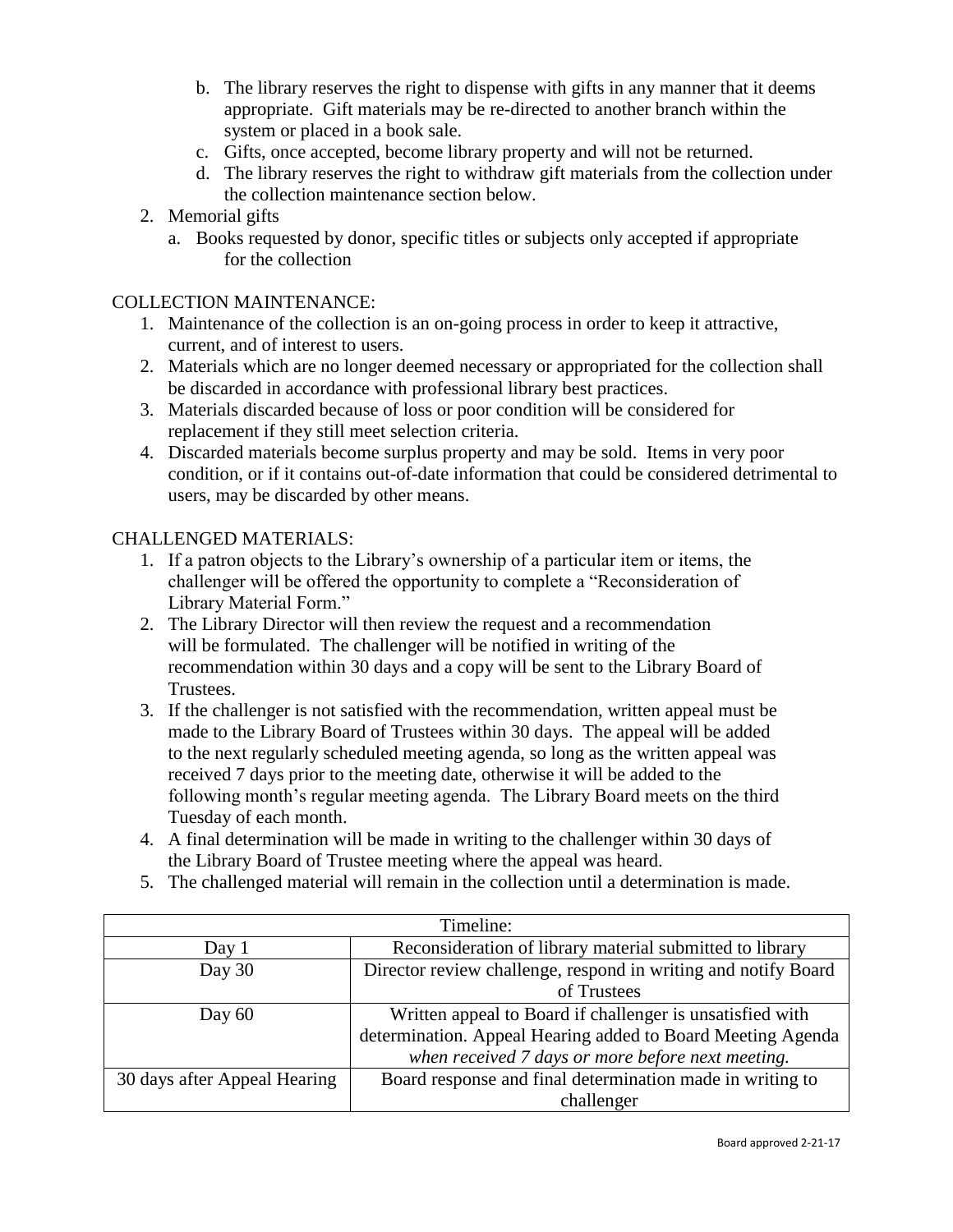

# **RECONSIDERATION OF LIBRARY MATERIAL FORM**

| Circle Location: Greenwich North Fairfield Wakeman Willard                                                            |                                                                                                                                                                                                                                |  |  |  |  |
|-----------------------------------------------------------------------------------------------------------------------|--------------------------------------------------------------------------------------------------------------------------------------------------------------------------------------------------------------------------------|--|--|--|--|
|                                                                                                                       | $\text{Date:}$                                                                                                                                                                                                                 |  |  |  |  |
|                                                                                                                       |                                                                                                                                                                                                                                |  |  |  |  |
| <u> 1989 - Johann Barn, mars and de Branch Barn, mars and de Branch Barn, mars and de Branch Barn, mars and de Br</u> | Material Type: __________________________________Copyright date: ________________                                                                                                                                              |  |  |  |  |
|                                                                                                                       | Title: The contract of the contract of the contract of the contract of the contract of the contract of the contract of the contract of the contract of the contract of the contract of the contract of the contract of the con |  |  |  |  |
|                                                                                                                       | Author: <u>Authority</u>                                                                                                                                                                                                       |  |  |  |  |
|                                                                                                                       | Publisher: New York: New York: New York: New York: New York: New York: New York: New York: New York: New York: New York: New York: New York: New York: New York: New York: New York: New York: New York: New York: New York: N |  |  |  |  |
|                                                                                                                       | 1. To what in the material do you object? (Please specify; cite pages.) ____________________________<br>,我们也不会有什么。""我们的人,我们也不会有什么?""我们的人,我们也不会有什么?""我们的人,我们也不会有什么?""我们的人,我们也不会有什么?""我们的人                                       |  |  |  |  |
|                                                                                                                       |                                                                                                                                                                                                                                |  |  |  |  |
|                                                                                                                       |                                                                                                                                                                                                                                |  |  |  |  |
|                                                                                                                       | 2. What do you feel might be the result of reading/viewing this material? __________________________                                                                                                                           |  |  |  |  |
|                                                                                                                       |                                                                                                                                                                                                                                |  |  |  |  |
|                                                                                                                       |                                                                                                                                                                                                                                |  |  |  |  |
| 3. Did you read/view the entire material?                                                                             |                                                                                                                                                                                                                                |  |  |  |  |
|                                                                                                                       |                                                                                                                                                                                                                                |  |  |  |  |
|                                                                                                                       |                                                                                                                                                                                                                                |  |  |  |  |
| 4.                                                                                                                    |                                                                                                                                                                                                                                |  |  |  |  |